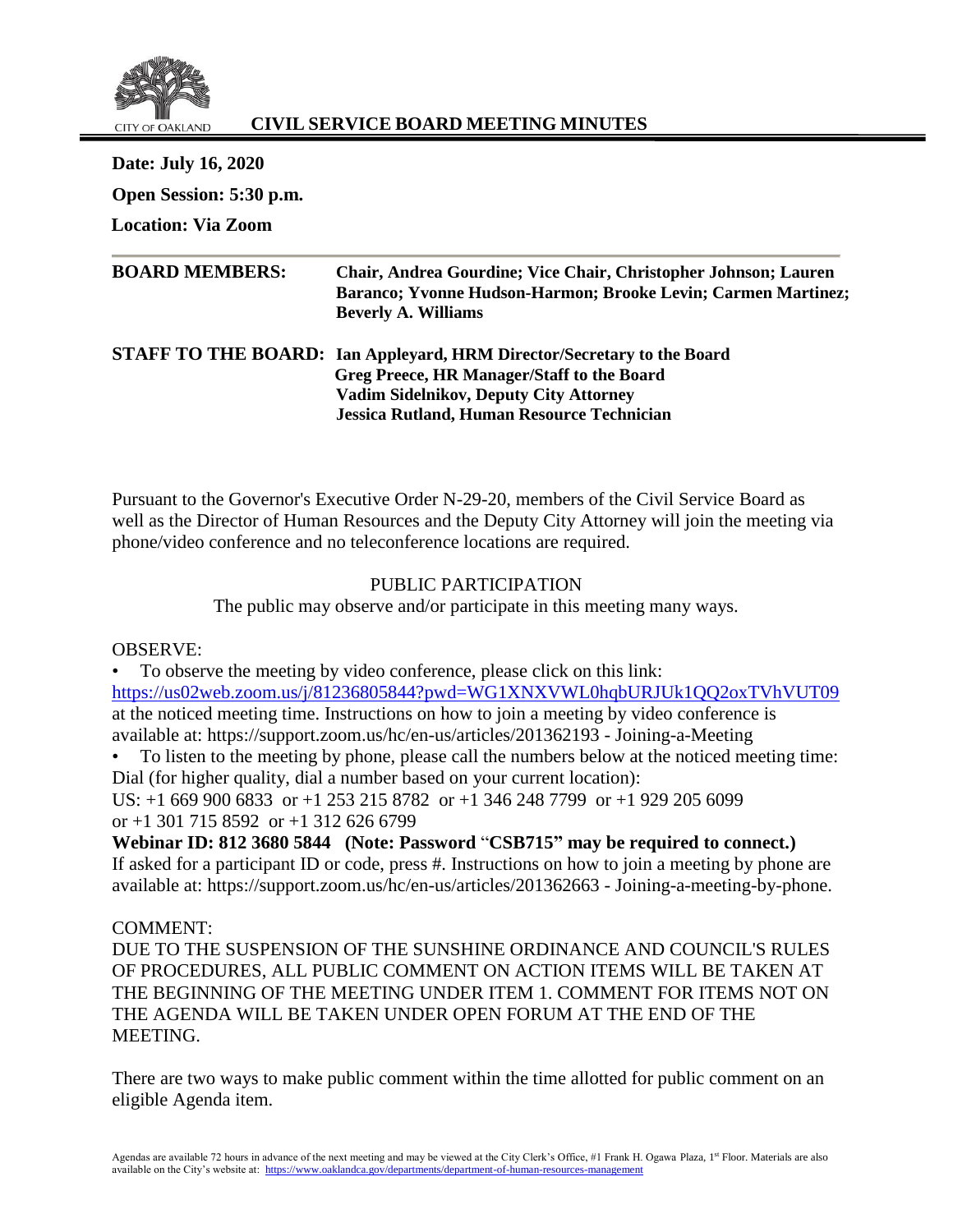• To comment by Zoom video conference, click the "Raise Your Hand" button to request to speak when Public Comment is being taken on an eligible agenda item at the beginning of the meeting. You will then be unmuted, during your turn, and allowed to participate in public comment. After the allotted time, you will then be re-muted. Instructions on how to "Raise Your Hand" is available at: https://support.zoom.us/hc/en-us/articles/205566129 - Raise-Hand-In-Webinar.

• To comment by phone, please call on one of the above listed phone numbers. You will be prompted to "Raise Your Hand" by pressing "\*9" to request to speak when Public Comment is being taken on an eligible agenda Item at the beginning of the meeting. You will then be unmuted, during your turn, and allowed to make public comments. After the allotted time, you will then be re-muted. Instructions of how to raise your hand by phone are available at: https://support.zoom.us/hc/en-us/articles/201362663 - Joining-a-meeting-by-phone.

If you have any questions, please email Greg Preece, Human Resources Manager at GPreece@oaklandca.gov. – Human Resources Management Department.

# **OPEN SESSION AGENDA**

# **ROLL CALL**

# **1) PUBLIC COMMENT:**

## **COMMENT ON ALL ACTION ITEMS WILL BE TAKEN AT THIS TIME. COMMENTS FOR ITEMS NOT ON THE AGENDA WILL BE TAKEN DURING OPEN FORUM.**

- **2) APPROVAL OF THE JULY 16, 2020 CIVIL SERVICE BOARD MEETING AGENDA ACTION**
- **44987 A motion was made by Vice Chair Johnson and seconded by Board Member Levin to approve the July 16, 2020 Civil Service Board Meeting Agenda. The motion passed.**

**Votes:** Board Member Ayes: 6 – Gourdine, Johnson, Baranco, Hudson-Harmon, Levin, Williams.

Board Member Noes: None Board Member Abstentions: None Board Members Absent: (Martinez – Technical Issue)

# **3) UPDATES, SECRETARY TO THE BOARD INFORMATION**

# **4) CONSENT CALENDAR:**

a) Approval of Provisional Appointment (0)

**ACTION**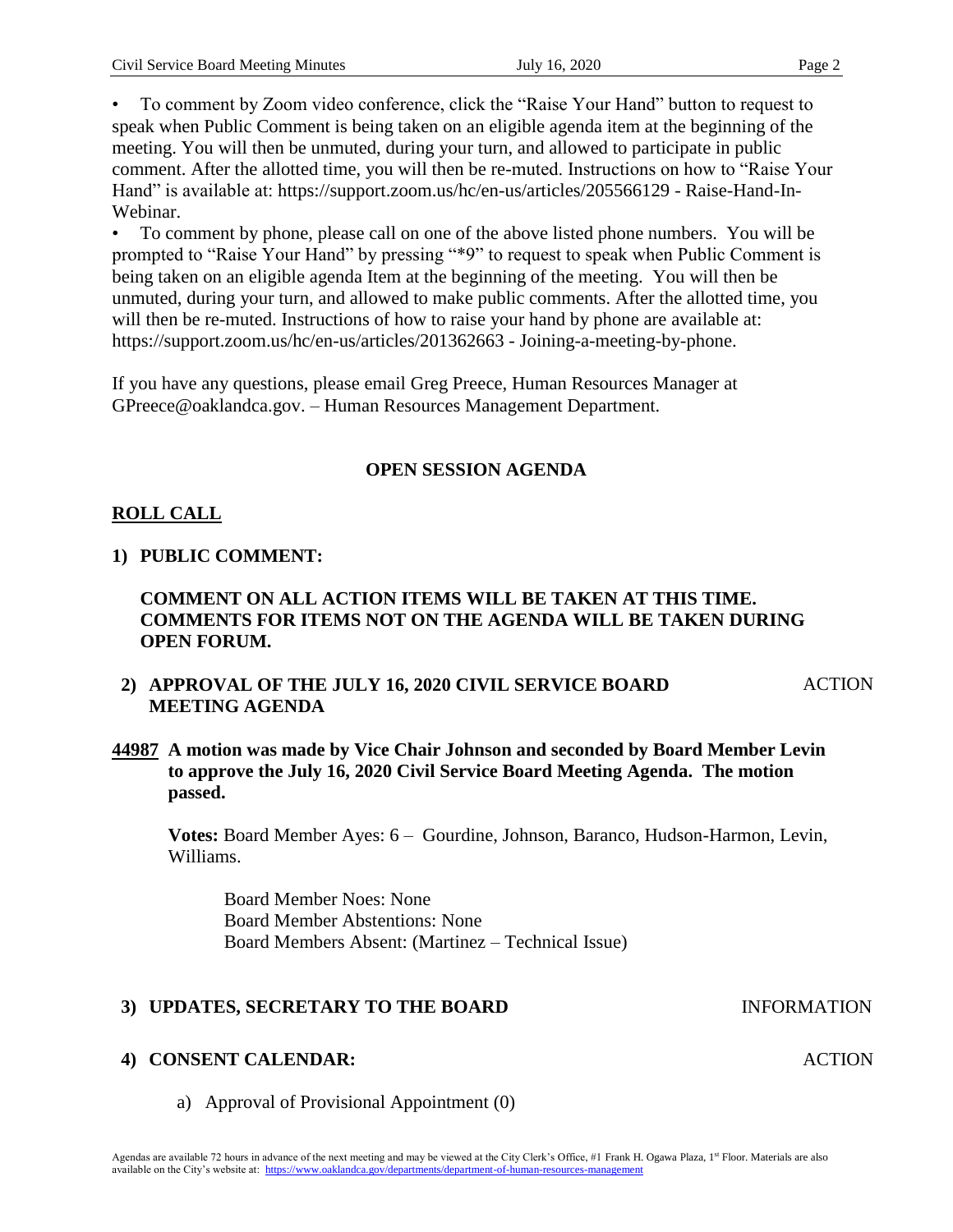- There are no requests for provisional appointments.
- b) Approval of Employee Requests for Leave of Absence (0)
	- There are no requests for leaves of absence.
- c) Approval of Revised Classification Specifications (1)
	- Retirement Systems Accountant

### **44988 A motion was made by Board Member Hudson-Harmon and seconded by Board Member Baranco to approve the Consent Calendar. The motion passed.**

**Votes:** Board Member Ayes: 6 – Gourdine, Johnson, Baranco, Hudson-Harmon, Levin, Williams.

> Board Member Noes: None Board Member Abstentions: None Board Members Absent: (Martinez – Technical Issue)

### **5) OLD BUSINESS:**

a) Approval of June 18, 2020 Civil Service Board Meeting Minutes ACTION

#### **44989 A motion was made by Vice Chair Johnson and seconded by Board Member Hudson-Harmon to approve the June 18, 2020 Civil Service Board Meeting Minutes. The motion passed.**

**Votes:** Board Member Ayes: 7 – Gourdine, Johnson, Baranco, Hudson-Harmon, Levin, Martinez, Williams.

> Board Member Noes: None Board Member Abstentions: None Board Members Absent: None

#### b) Determination of Schedule of Outstanding Board Items **INFORMATION**

c) Informational Report on the Status of Temporary Assignments for Temporary Contract Service Employees (TCSEs) and Exempt Limited Duration Employees (ELDEs) Including a Report of the Names, Hire Dates, and Departments of all ELDE's and TCSEs in Accordance with the Memorandum of Understanding Between the City and Local 21 INFORMATION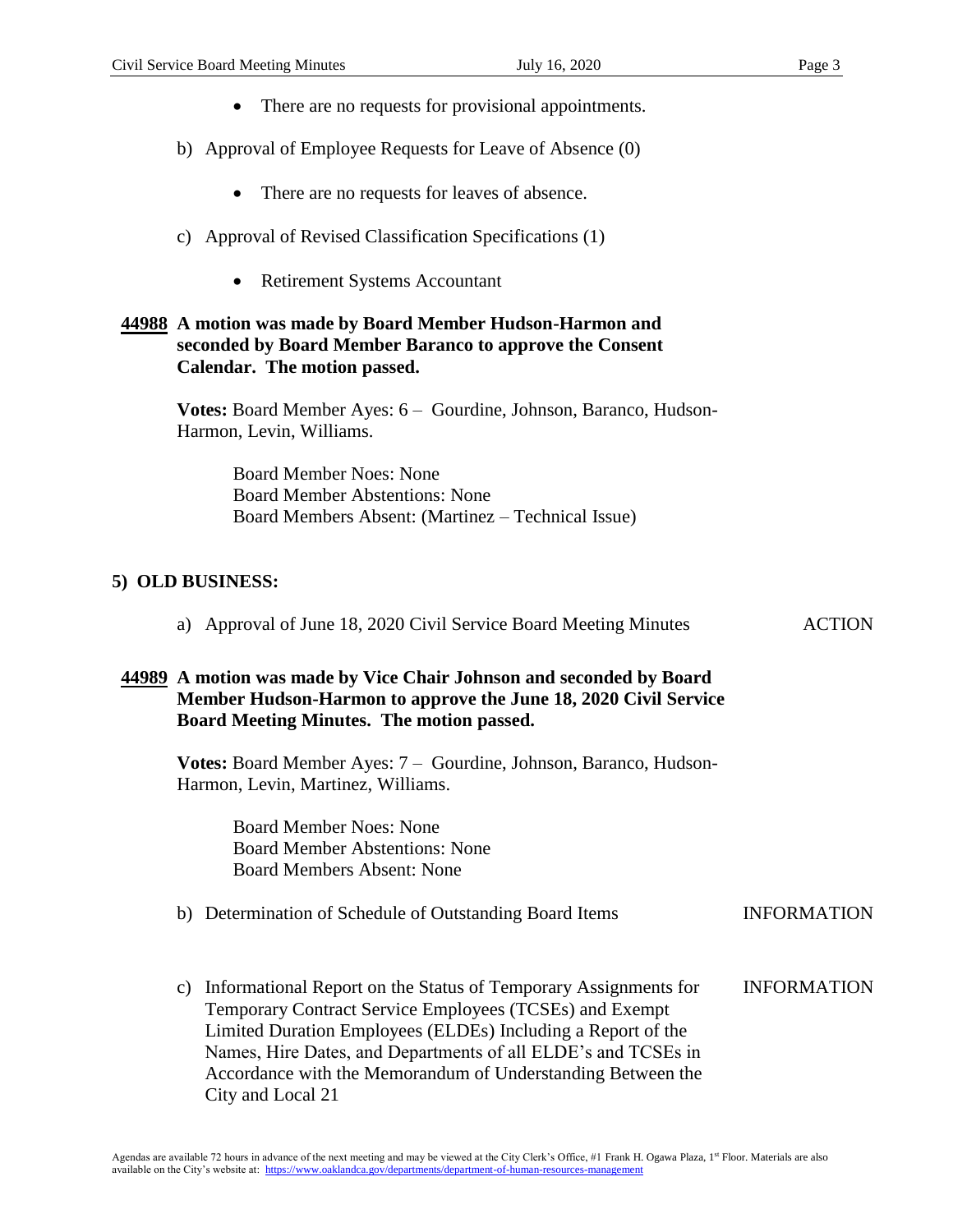|                                                                                                                                                                                                     | d) Update on Common Class Study                                                                                                                                                                                                                                                                | <b>INFORMATION</b> |
|-----------------------------------------------------------------------------------------------------------------------------------------------------------------------------------------------------|------------------------------------------------------------------------------------------------------------------------------------------------------------------------------------------------------------------------------------------------------------------------------------------------|--------------------|
|                                                                                                                                                                                                     | 6) NEW BUSINESS:                                                                                                                                                                                                                                                                               |                    |
|                                                                                                                                                                                                     | a) Approval of New Classification Specification for Director of<br>Workplace & Employment Standards                                                                                                                                                                                            | <b>ACTION</b>      |
| 44990 A motion was made by Board Member Hudson-Harmon and<br>seconded by to approve the new Classification Specification for<br>Director if Workplace & Employment Standards. The motion<br>passed. |                                                                                                                                                                                                                                                                                                |                    |
|                                                                                                                                                                                                     | Votes: Board Member Ayes: 6 - Gourdine, Johnson, Baranco, Hudson-<br>Harmon, Martinez, Williams.                                                                                                                                                                                               |                    |
|                                                                                                                                                                                                     | <b>Board Member Noes: None</b><br><b>Board Member Abstentions: Levin</b><br><b>Board Members Absent: None</b>                                                                                                                                                                                  |                    |
|                                                                                                                                                                                                     | b) City Council Zero Tolerance Policy Legislation                                                                                                                                                                                                                                              | <b>INFORMATION</b> |
|                                                                                                                                                                                                     | Request of the Board to research how other municipalities<br>$\bullet$<br>are handling similar legislation.<br>Request of the Board to have a speaker from Council or<br>other office/department to clarify the intent of this<br>legislation as it relates to the Civil Service Board's role. |                    |
|                                                                                                                                                                                                     | c) Quarterly Report per Section 3.04 of the Personnel Manual of the<br>Civil Service Board ("Civil Service Rules") Providing Status of all<br><b>Classification Specifications Revisions Currently Under Review</b>                                                                            | <b>INFORMATION</b> |
|                                                                                                                                                                                                     | d) Report on Board Member Terms and Holdover Status                                                                                                                                                                                                                                            | <b>INFORMATION</b> |
| e)                                                                                                                                                                                                  | Election of Board Members as Chair and Vice Chair                                                                                                                                                                                                                                              | <b>ACTION</b>      |
|                                                                                                                                                                                                     | 44991 A motion was made by Vice Chair Johnson and seconded by Board Member<br>Martinez to nominate Andrea Gourdine as Chairperson. The motion passed.                                                                                                                                          |                    |

**Votes:** Board Member Ayes: 6 – Johnson, Baranco, Levin, Hudson-Harmon, Martinez, Williams.

Board Member Noes: None Board Member Abstentions: Gourdine Board Members Absent: None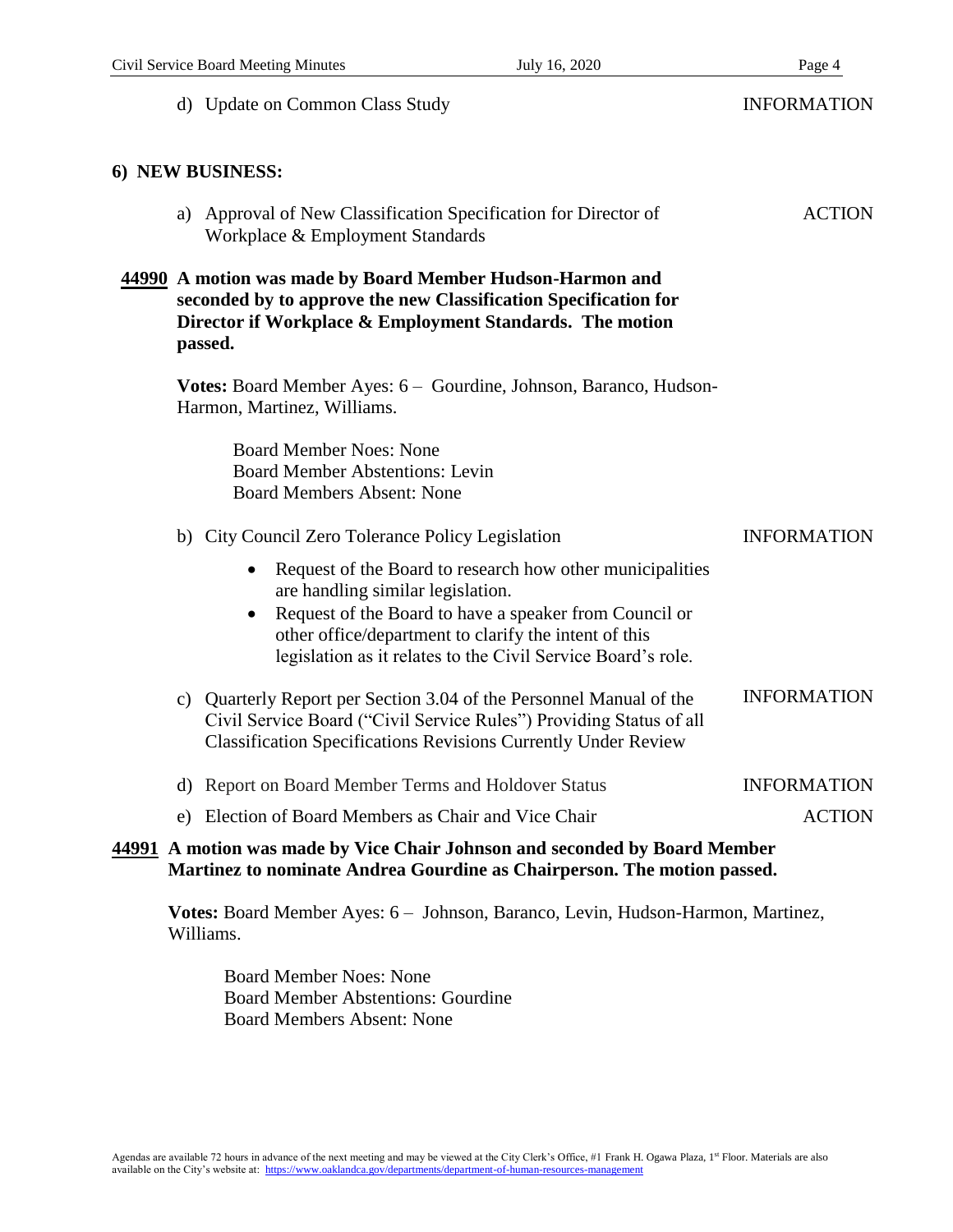# **44992 A motion was made by Board Member Hudson-Harmon and seconded by Board Member Levin to nominate Chris Johnson as Vice Chairperson. The motion passed.**

**Votes:** Board Member Ayes: 6 – Gourdine, Baranco, Levin, Hudson-Harmon, Martinez, Williams.

Board Member Noes: None Board Member Abstentions: Johnson Board Members Absent: None

### **7) OPEN FORUM**

#### **8) ADJOURNMENT TO CLOSED SESSION** ACTION

## **44993 A motion was made by Vice Chair Johnson and seconded by Board Member Levin to adjourn to Closed Session. The motion passed.**

**Votes:** Board Member Ayes: 7 – Gourdine, Johnson, Baranco, Levin, Hudson-Harmon, Martinez, Williams.

Board Member Noes: None Board Member Abstentions: None Board Members Absent: None

## **CLOSED SESSION AGENDA**

*The Civil Service Board will Convene in Closed Session and will Report Out any Final Decisions in Open Session Before Adjourning the Meeting pursuant to California Government Code Section 54957.6*

# **ROLL CALL**

*:*

Board Member Levin recused herself from Closed Session at 7:25 p.m. due to a potential conflict with one of the witnesses.

### **1) Personnel Matter for Public Employee: 6.06 – Appeal of Probationary Release: PORT-2020-AP02 (D. Chall)**

Pursuant to California Government Code Section 54957 – Public Employee Discipline/Dismissal/Release *An appellant must notify the Civil Service Board in writing if she/he wishes to have a personnel matter heard in open session.*

### **44994 A motion was made at 9:40 p.m. by Vice Chair Johnson and seconded by Board Member Baranco to adjourn from Closed Session and return to Open Session. The motion passed.**

**Votes:** Board Member Ayes: 6 – Gourdine, Johnson, Baranco, Hudson-Harmon, Martinez, Williams.